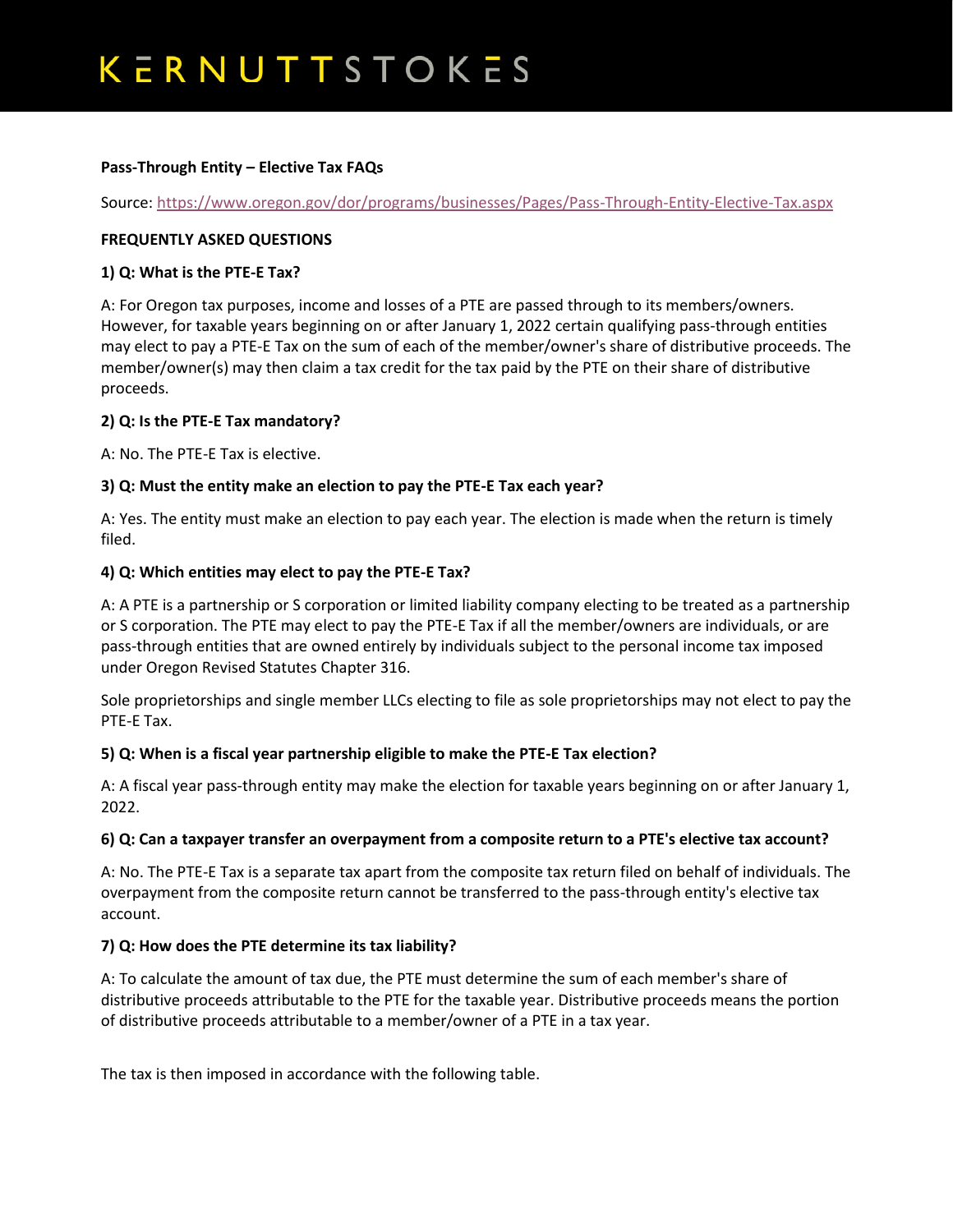# KERNUTTSTOKES

| Sum of Each Member's Share of Distributive<br>Proceeds | Tax Rate |
|--------------------------------------------------------|----------|
| First \$250,000                                        | 9%       |
| Amount over \$250,000                                  | 9.9%     |

Example 1: PTE A has two Oregon resident member/owners with net income of \$100,000, interest of \$15,000, and gains of \$50,000 all sourced to Oregon. The distributive proceeds total \$165,000 and are allocated to member/owner A \$82,500 and member/owner B \$82,500. Using the table above the total tax is calculated as follows:

\$165,000 x 9% = \$14,850. This is allocated to member/owner A \$7,425 and member/owner B \$7,425.

Example 2: PTE B has two member/owners each owning 50% of the company with net income of \$1,200,000, rents of \$40,000 and guaranteed payments \$80,000. The net income is 80% sourced to Oregon. The rents are not sourced to Oregon and the guaranteed payments are all sourced to Oregon. Member/owner A is an Oregon resident and member/owner B is a nonresident. Member/owner A & B distributive proceeds is \$600,000 net income, \$20,000 of rents and \$40,000 of guaranteed payments each.

What is A's PTE-E taxable income? \$660,000 all income is taxable to an Oregon resident

What is B's PTE-E taxable income? \$520,000, (\$600,000 x 80% = \$480,000 + \$40,000) only Oregon source income is taxable for a nonresident

Using the table above the total tax is calculated as follows:

Owner/Member A - \$250,000 x 9% = \$22,500 plus \$660,000 - \$250,000 = \$410,000 x 9.9% = \$40,590 + \$22,500 = \$63,090 total tax due.

Owner/Member B - \$250,000 x 9% = \$22,500 plus \$520,000 - \$250,000 = \$270,000 x 9.9% = \$26,730 +  $$22,500 = $49,230$  total tax due.

## **8) Q: Can a grantor trust be a qualified member of an eligible PTE?**

A: Yes. The grantor trust is treated as a qualified member because they are subject to the personal income tax laws under ORS Chapter 316.

## **9) Q: Can an eligible out-of-state PTE with income, subject to tax in Oregon, elect to pay the PTE-E Tax?**

A: Yes.

#### **10) Q: Is the election to pay the PTE-E Tax revocable?**

A: Yes. The election can be revoked on or before the due date of the return, including extensions.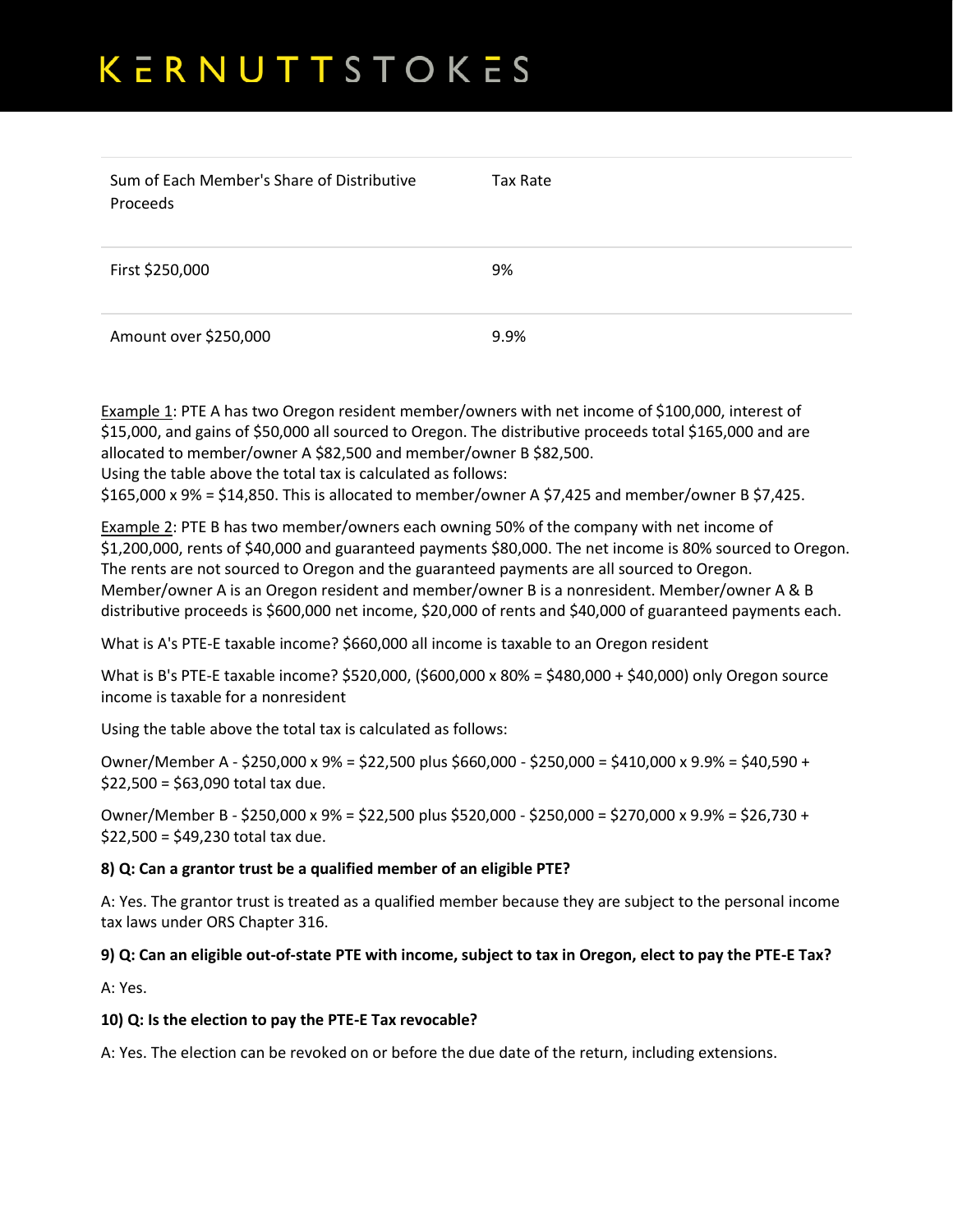## **11) Q: What income is subject to tax by the eligible pass-through entity?**

A: The PTE will pay tax on the distributive proceeds of the entity. Distributive proceeds include net income, dividends, royalties, interest, rents, guaranteed payments, and gains of a PTE derived from or connected with sources within Oregon.

## **12) Q: Can a non-resident Oregon composite return filer claim the PTE-E tax credit?**

A: Yes. A PTE that files an Oregon composite return (OR-OC) on behalf of its participating non-resident members may claim the credits allocable to the members who are included on the OR-OC.

## **13) Q: Are estimated tax payments required for the PTE-E Tax? When are they due?**

A: Yes, estimated payments are required. Senate Bill (SB) 1524 (2022) includes a provision that requires estimated payments for the PTE-E tax. The bill has passed both chambers and is waiting for the Governor's signature. For tax year 2022, the first required payment will be due June 15, 2022. PTE's electing to pay the PTE-E tax will be able to register and begin making their estimated payments starting June 6, 2022. Estimated taxes payment due dates are April 15, June 15, September 15 of the current year and January 15 of the following year or the next business day if the due date falls on a weekend or holiday.

## **14) Q: How do I make estimated tax payments for the PTE-E Tax?**

A: Estimated tax payments can be made in the following ways:

- Electronic payment using Revenue Online. Choose to pay directly from your bank account or by credit card, service provider fees may apply.
- Mail a check or money order. Please include the OR-21-V voucher form.
- ACH Credit. Submit your application by going to Revenue Online and clicking on Apply for ACH credit under Tools. Payment is coordinated through your financial institution and they might charge a fee for this service.

## **15) Q: Will there be a registration required for the PTE-E tax?**

A: Yes, you will be required to register on Revenue Online before estimated tax payments can be made. Registration will open on June 6, 2022.

## **16) Q: Will the members be required to show an addition for the state tax deduction if they claim a credit on their individual return for their share of the PTE-E tax paid?**

A: Yes.

## **17) Q: When are the PTE-E tax returns due?**

A: The returns will be filed on a calendar year basis and will be due on the same day that the personal income tax returns are due, which is normally April 15th. For fiscal filers the returns will be due for the year that coincides with the fiscal year end. For example: if your fiscal year is July 1, 2022 to June 30, 2023 you would file a 2023 calendar year end PTE-E tax return reporting the income on the June 30, 2023 PTE return.

## **18) Q: If a pass-through entity elects to pay the new Pass-through Entity Elective tax, can the owners qualify for the qualified business income reduced tax rate (QBIRTR)?**

A: Yes, if there is income that meets the conditions for the use of the elective rates under ORS 316.043.